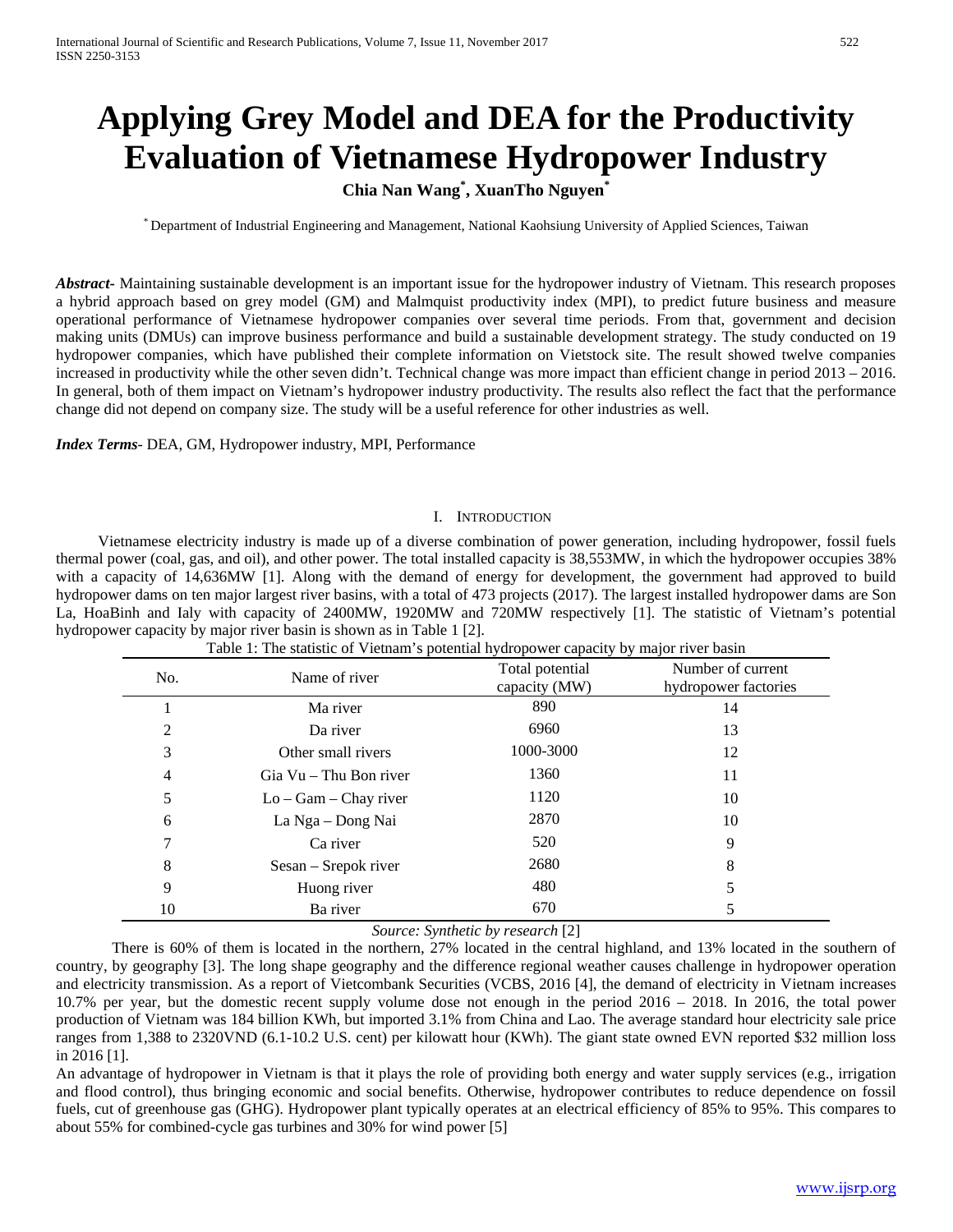International Journal of Scientific and Research Publications, Volume 7, Issue 11, November 2017 523 ISSN 2250-3153

Although, hydropower was "the most available, mature, reliable and flexible, renewable, and cost-effective electricity generation technology". It causes huge loss of land and displace large populations, loss of environmental and social costs that far outweigh any benefit provide to society [5]. So that, the sustainable of hydropower and renewable development issues have been questioned Vietnamese government and managers, requires an effective method to improve productivity performance. By the views of decision-makers and stakeholders in hydropower industry, a good productivity is an important key for them to setup their operational strategy and adjust their business. The performance indexes are not just counted for a single period; they should be combined with several periods for catching development trends [6]. Therefore, this research proposes an integrated method, which use of grey model with Malmquist productivity index (MPI), to provide a long-term analysis of the Vietnamese hydropower industry. All data was carefully collected from annual financial reports and classified into inputs and outputs. The aim is to predict future business and evaluate productivity of 19 Vietnamese hydropower companies during four consecutive terms (2013-2016). This research chose total asset (TA), cost of goods sold (CoGS), financial expense (F.Exp), administration expenses (Ad.exp) as input, because they are key of financial indicators contributing to the performance of companies in the hydropower industry. The revenues (Rev) and earnings after tax (EAT) were selected as output, because they are important indices for measuring the performance of this industry.

By this study, we can implement performance evaluation of Vietnamese hydropower industry not only from 2013 to 2016, but also predict future evaluation in the period 2017-2018. The proposed approach enables Vietnamese government to guide policy directions toward sustainable development of the hydropower industry. For investors or stakeholders, the proposed approach provides a method to assess performance information about a company, as well [7].

#### II. LITERATURE REVIEW

Researchers typically use a time-series forecast to solve various issues. The approaches have different mathematical backgrounds, include fuzzy, neural networks, trend extrapolation, and grey forecasting. Grey system theory, as an interdisciplinary scientific area, was first introduced by Ju-Long Deng (1982) [8]. From then on, the system has been a popular way to solve uncertainty issues, such as unknown parameters and poor or missing information. Grey system theory is superior to conventional statistical models because it only requires a limited amount of data for predicting [9]. GM (1,1) is known as a popular model in grey forecasting. Ren demonstrated that GM (1,N) gave a better forecast ability result than artificial neural network under scanty data conditions, in forecasting the yield of bio-hydrogen [10].

Data envelopment analysis (DEA) is a non-parametric linear programming approach. It measures the relative efficiency of a group of decision making units (DMUs) which receive multiple inputs to produce multiple outputs [11]. DEA has been applied to various field, as operations research, management, economics, etc. The most basic models of DEA are CCR, BCC, additive and slack based measure (SBM). Although DEA only required limited data to evaluate performance, the selection of input and output variables is very important for decision-making. The prerequisite condition for using DEA is that the selected variables should have an isotonic relationship, which can be tested by correlation analysis [12]. If the correlations are not zero, meaning existing linear relationship and can be used by the DEA model. Otherwise, we need to re-choose these variables.

DEA and grey theory have been applied by various research communities across a wide range of industries. Hui et al. (2009) used the GM (1,1) to forecast the growth of Japanese Larch in the Liaoning province [13]. Shi (2009) proposed an effective and reliable Grey-Fuzzy evaluation to evaluate teaching quality [14]. Lin, Liou, and Huang (2011) applied the grey forecasting model to estimate future CO2 emissions in Taiwan from 2010 until 2012. The results showed that the average residual error of the GM (1,1) was below 10% [15]. Wu et al. (2006) applied DEA Malmquist productivity index to evaluate the influence of intellectual capital on competitive advantages. The study dealt with 39 Taiwanese IC design companies as sample, and used ROA method to measure the intellectual capital stocks of them [16]. Chen and Chen [17] used DEA and MPI to explore Taiwanese chip manufacturing company operating performance. Nguyen and De Borger (2008)[18] applied DEA Malmquist model to evaluate 15 Vietnamese commercial banks and found that the productivity of these banks was on a downtrend. Liang et al. (2008) applied DEA to investigate production efficiency the biotech industry before and after integration. The study had analyzed the possible integrative targets of a particular Taiwanese biotech company [19]. Chen, Hsieh, and Chen (2010) applied DEA to evaluate performance efficiency of 20 stores of the E-Life Mall in Kaohsiung City, Taiwan [20]. Mathur and Paul (2014) used the DEA approach, CCR and BCC models to appraise the performance of 20 Indian Non-Life Insurance Companies [21]. Fuentes, Fuster, and Lillo-Bañuls (2016) used a three-stage DEA model to measure technical efficiency of learning and teaching [22]. Piran et al. (2016) used DEA to evaluate effects of product modularization on the efficiency of the product engineering and the production process of a bus manufacturer. The results showed that product modularization provides significant improvements in efficiency [23].

Although grey theory and DEA have been applying in a board filed, this is the first time the models is used to predict future business, measure operational performance and productivity change in the hydropower industry of Vietnam. The combine model will help the hydropower companies and government adjust business performance and build a sustainable development strategy.

## III. RESEARCH DEVELOPMENT, DATA COLLECTION AND METHODOLOGY

#### *3.1 Research development*

This research proposes an integrated model to evaluate long-term performance efficiency. Figure 1 provides detailed stages. The stage of introduction states current status of Vietnamese hydropower industry and define motivations and objectives. Data collection and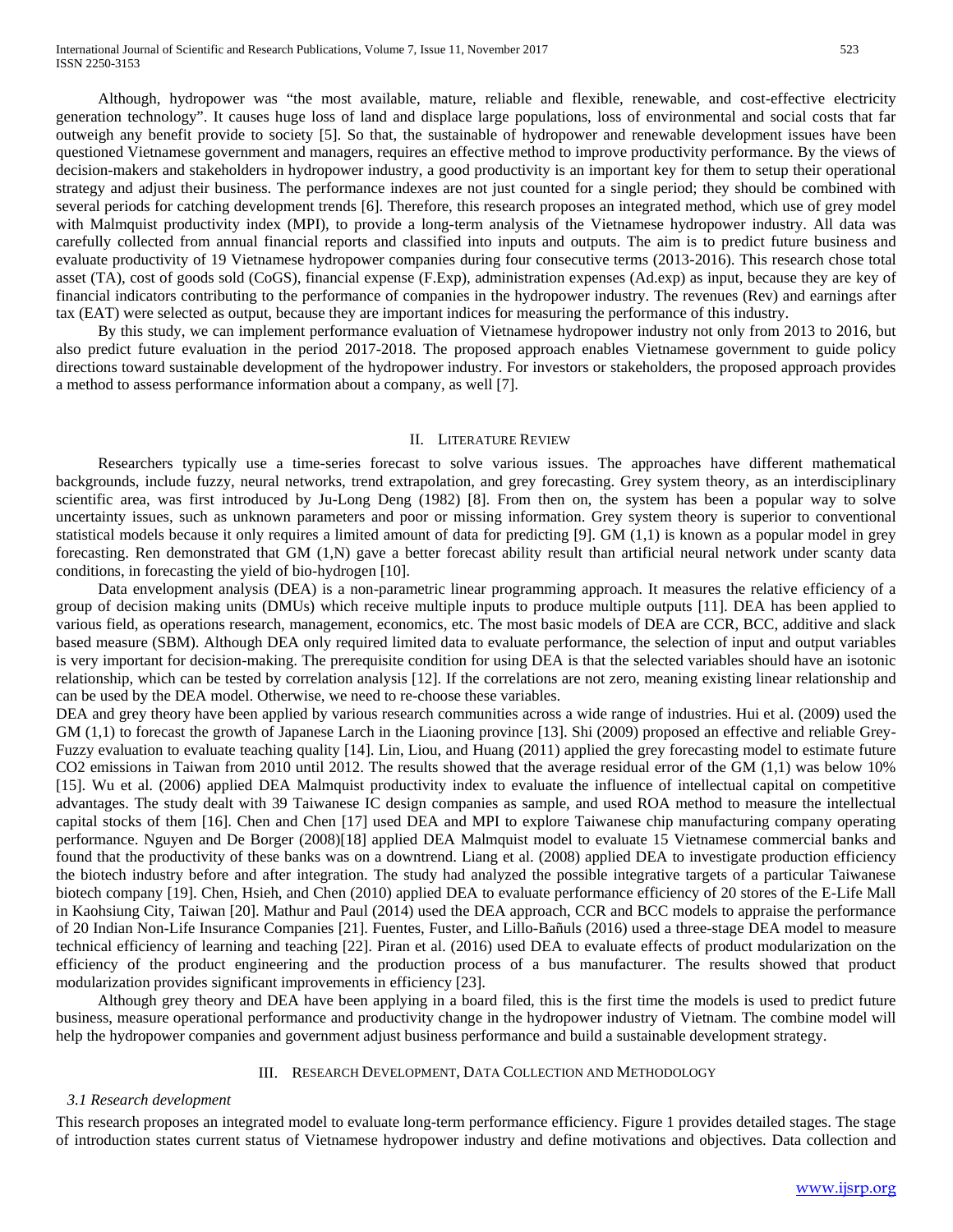input – output variable selection are next works in this paper. Stage three implements empirical works, by the use of hybrid GM (1, 1) and MPI models to predict future business and evaluate performance efficiency. In order to ensure that the forecast errors are reliable, mean absolute percent error (MAPE) is applied to measure the prediction accuracy in this step. Once the error rate is too high, the study has to reselect the input and output factors. The Pearson Correlation Coefficient Test is used to check correlation values between inputs and outputs, whether or not they are positive. If there is a negative coefficient, it will be removed, and stage of data collection will be repeated to establish a new factor. This is done until it can meet our requirements. GM  $(1, 1)$  and MPI models are employed to calculate with realistic data in this stage. The purpose is to predict and assess the productivity efficiencies of DMUs for our analysis works. The conclusions and suggestions will be stated in stage of conclusion.



## *3.2 Data collection*

Based on the research procedure proposed in Section 3, Table 2 shows 19 Vietnamese hydropower companies selected for the study. These companies are the top companies in the hydropower industry of Vietnam. They are qualified with transparent financial data, which was collected from the stock market observation posting system of Vietstock.vn [24]. Vietstock is a premier site providing business and financial market information in Vietnam. Due to printed space limitations, only the data of the year 2016 are listed in Table 3.

| No.            | <b>DMUs</b>      | Table 2: List of Vietnamese hydropower companies.<br>Companies name |
|----------------|------------------|---------------------------------------------------------------------|
|                | DMU1             | Vietnam Electricity Corporation (EVN)                               |
| 2              | DMU <sub>2</sub> | Vinh Son - Song Hinh Hydropower Joint Stock Company                 |
| 3              | DMU3             | Central Hydropower Joint Stock Company                              |
| $\overline{4}$ | DMU4             | Thac Mo Hydro Power Joint Stock Company                             |
| 5              | DMU <sub>5</sub> | Can Don Hydro Power Joint Stock Company                             |
| 6              | DMU <sub>6</sub> | Hydro Power Joint Stock Company – Power No.3                        |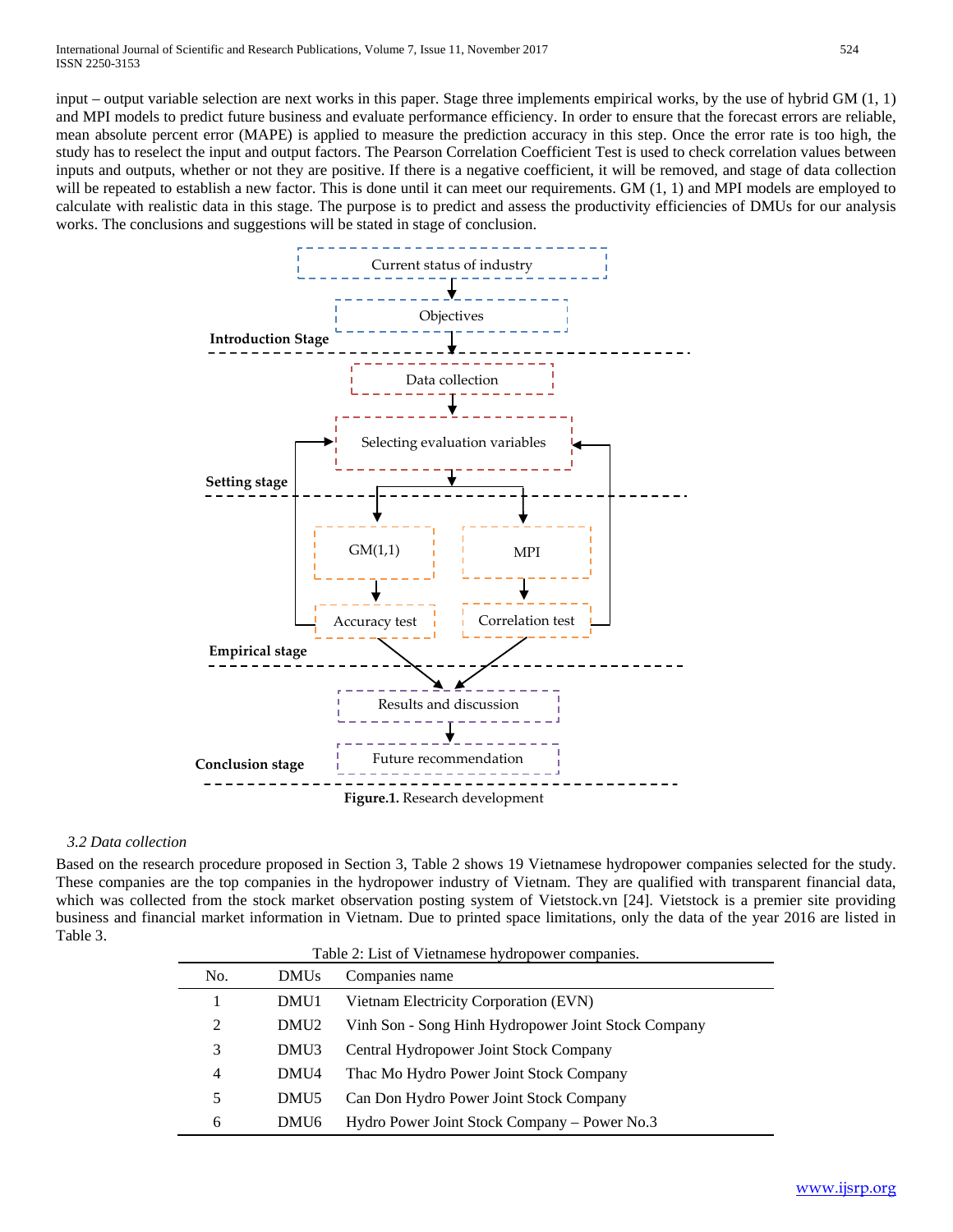| No.               | <b>DMUs</b>       | Companies name               |                                |                                                                                   |           |                           |  |
|-------------------|-------------------|------------------------------|--------------------------------|-----------------------------------------------------------------------------------|-----------|---------------------------|--|
| 7                 | DMU7              |                              | Se San 4A Hydro Power JSC      |                                                                                   |           |                           |  |
| 8                 | DMU <sub>8</sub>  |                              | Southern Hydropower JSC        |                                                                                   |           |                           |  |
| 9                 | DMU9              |                              |                                | Thac Ba Hydropower Joint Stock Company                                            |           |                           |  |
| 10                | DMU <sub>10</sub> |                              |                                | Nam Mu Hydropower Joint Stock Company                                             |           |                           |  |
| 11                | DMU11             |                              | Daklak Power Hydroelectric JSC |                                                                                   |           |                           |  |
| 12                | DMU <sub>12</sub> |                              | Gia Lai Hydropower JSC         |                                                                                   |           |                           |  |
| 13                | DMU <sub>13</sub> |                              |                                | Huong Son Hydro Power Joint Stocks Company                                        |           |                           |  |
| 14                | DMU <sub>14</sub> |                              |                                | DakDoa Hydropower Joint Stock Company                                             |           |                           |  |
| 15                | DMU15             |                              |                                | IdicoScrokPhuMieng Hydro Power Joint Stock Company                                |           |                           |  |
| 16                | DMU <sub>16</sub> |                              |                                | DinhBinh Hydro Power Joint Stock Company                                          |           |                           |  |
| 17                | DMU17             |                              | A Vuong Hydropower JSC         |                                                                                   |           |                           |  |
| 18                | DMU18             |                              |                                | Naloi Hydropower Joint Stock Company                                              |           |                           |  |
| 19                | DMU <sub>19</sub> |                              |                                | Tay Nguyen Electricity Investment JSC                                             |           |                           |  |
|                   |                   |                              |                                | Source: Synthetic by researcher [24]                                              |           |                           |  |
|                   |                   |                              |                                | Table 3: The historical data of the input and output variables of 19 DMUs in 2016 |           |                           |  |
| <b>DMUs</b>       |                   | Inputs (Billions of VND)     |                                |                                                                                   |           | Outputs (Billions of VND) |  |
|                   | ( I)TA            | (I)CoGS                      | $(I)$ F.Exp                    | (I)Ad.Exp                                                                         | $(O)$ Rev | (O)EAT                    |  |
| DMU1              | 692,216           | 233,671                      | 22,360                         | 10,535                                                                            | 272,703   | 4,431                     |  |
| DMU <sub>2</sub>  | 6,110             | 181                          | 19.6                           | 21.7                                                                              | 448       | 258                       |  |
| DMU3              | 3,084             | 253                          | 111                            | 38                                                                                | 650       | 258                       |  |
| DMU4              | 1,299             | 256                          | 77                             | 31                                                                                | 449       | 110                       |  |
| DMU <sub>5</sub>  | 1,411             | 154                          | 17.2                           | 52.4                                                                              | 374       | 143                       |  |
| DMU <sub>6</sub>  | 136               | 25                           | 2.3                            | 4.5                                                                               | 64        | 34.3                      |  |
| DMU7              | 1,280             | 85                           | 67                             | 5.8                                                                               | 225       | 69                        |  |
| DMU <sub>8</sub>  | 2,646             | 274                          | 116                            | 22                                                                                | 513       | 98                        |  |
| DMU9              | 880               | 99                           | 23                             | 29                                                                                | 241       | 110                       |  |
| DMU <sub>10</sub> | 486               | 91                           | 22                             | 21                                                                                | 160       | 23                        |  |
| DMU11             | 108               | 11                           | 6.7                            | $\mathbf{1}$                                                                      | 24        | 4.6                       |  |
| DMU12             | 363               | 41                           | 2.3                            | 3.7                                                                               | 116       | 69                        |  |
| DMU13             | 660               | 61                           | 36                             | 13                                                                                | 135       | 24.6                      |  |
| DMU14             | 219               | 20                           | 9.3                            | 2.9                                                                               | 39        | 7.3                       |  |
| DMU15             | 901               | 97                           | 34                             | 10.8                                                                              | 163       | $20\,$                    |  |
| DMU16             | 112               | 23<br>0.6<br>3.8<br>60<br>31 |                                |                                                                                   |           |                           |  |
| DMU17             | 2,056             | 333                          | 108                            | 29                                                                                | 597       | 123                       |  |
| DMU18             | 127               | 29                           | 0.036                          | 5.3                                                                               | 50        | 16.2                      |  |
| DMU19             | 260               | 12.8                         | $\mathbf 1$                    | 3.4                                                                               | 28.3      | 30                        |  |

Source: Synthetic by researcher [24]

## 3.3 Grey forecasting model

The GM(1,1), which is pronounced as "Grey Model First Order One Variable," can only be used in positive data sequences [25]. This model is a time series forecasting model. The differential equations of the GM(1,1) model have time-varying coefficients.

Let  $X(0) = (x(0)(1), x(0)(2), \ldots, x(0)(n))$  be sequences of raw data. Denote its accumulation generated sequences by  $X(1) = (x(1)(1), x(0)(2))$  $x(1)(2)$ , ...,  $x(1)(n)$ ). Then  $X^{(0)}(k)+ax^{(1)}(k)=b(1)$  is referred to as the original form of the GM(1,1) model, where the symbol GM(1,1) stands for first order grey model in variables. Consider  $X^{(0)}(k)+az^{(1)}(k)=b$  (2) as the basic form of this model. Denote  $Z^{(1)}$  =  $(z^{(1)}(2), z^{(1)}(3),...,z^{(1)}(n))$ , we have  $z^{(1)}(k) = (1/2)(x^{(1)}(k)+x^{(1)}(k-1))$ , with k=2,3,.....,n.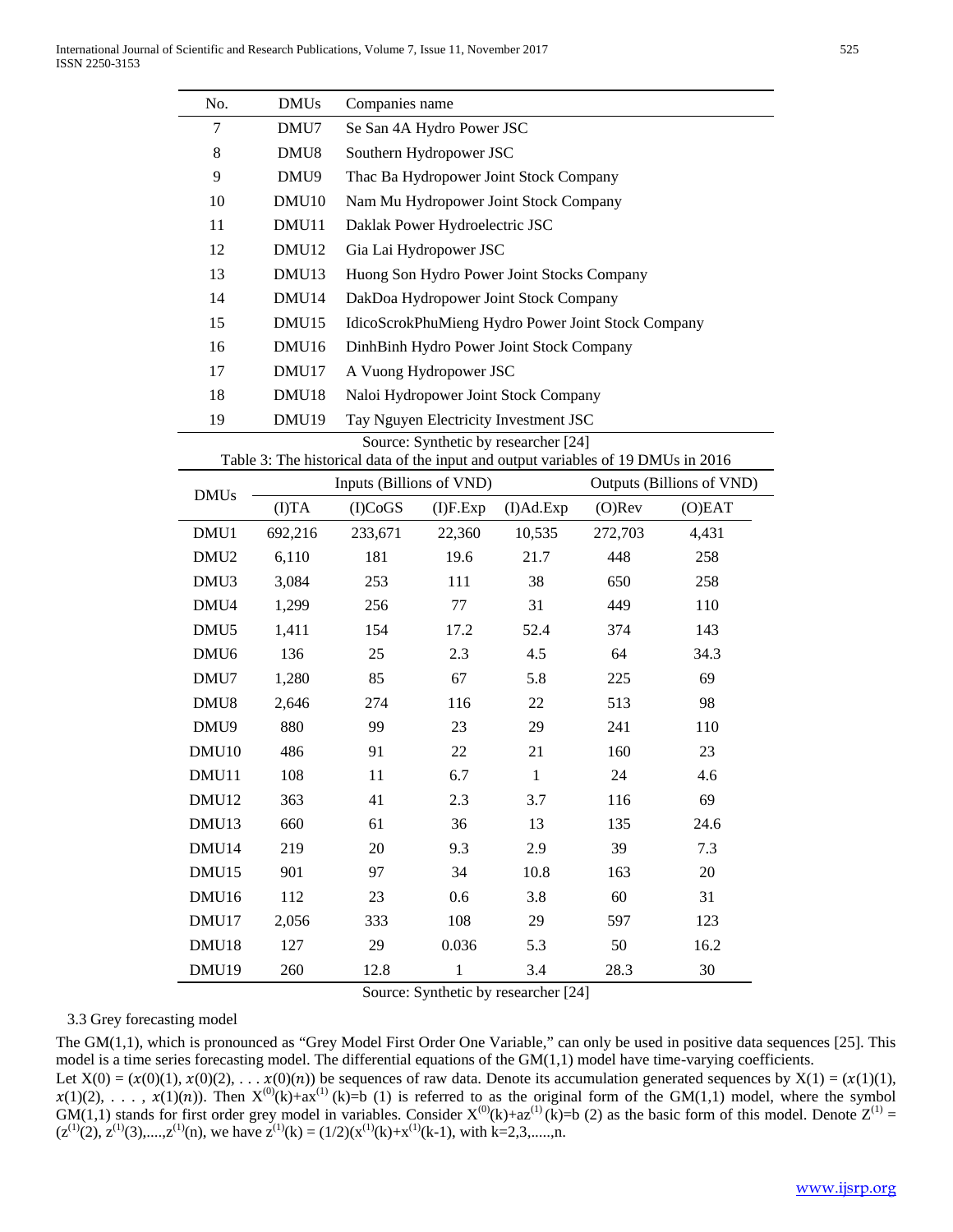*Theorem 1:* Let  $X^{(0)}$ ,  $X^{(1)}$ , and  $Z^{(1)}$  be the same as the above except that  $X^{(0)}$  is nonnegative. If  $a = (a,b)^T$  is a sequence of parameters.

$$
Y = \begin{bmatrix} X^{(0)}(2) \\ X^{(0)}(3) \\ X^{(0)}(4) \\ \vdots \\ X^{(0)}(n) \end{bmatrix} B = \begin{bmatrix} -Z^1(2) & 1 \\ -Z^1(3) & 1 \\ -Z^1(4) & 1 \\ \vdots \\ -Z^1(n) & 1 \end{bmatrix}
$$
(3)

 $[X^{(0)}(n)]$   $L-Z^1(n)$  1 J<br>Then satisfies  $\hat{a} = (B^TB)^{-1}B^TY$ , so from theorem 1 notations, if  $[a,b]^T = (B^TB)^{-1}B^TY$ , then  $dx^{(1)}/dt + ax^{(1)} = b$ . *Theorem 2:* Let B, Y,  $\hat{a}$  be the same as in Theorem 1. If  $\hat{a} = [a,b]^T = (B^T B)^{-1}B^T Y$ , then

(1) The solution of  $dx^{(1)}/dt+ax^{(1)}=b$  is given by

$$
X^{(1)}(t) = \left(X^{(1)}(1) - \frac{b}{a}\right)e^{-at} + \frac{b}{a},\tag{4}
$$

(2) The time response sequence of  $dx^{(1)}/dt + ax^{(1)} = b$  is given as follow:

$$
\widehat{X}(1)(k+1) = \left(X^{(0)}(1) - \frac{b}{a}\right)e^{-ak} + \frac{b}{a}, \quad k=1,2,3,...,n.
$$
\n(5)

(3) The restored values of 
$$
x^{(0)}(k)
$$
 are given with marked as equation:\n
$$
\hat{x}(0)(k+1) = \alpha(1)\hat{x}(1)(k+1) = \hat{x}(1)(k+1) - \hat{x}(1)(k)
$$
\n(6)

$$
= (1 - ea)\left(x^{(0)}(1) - \frac{b}{a}\right)e - ak
$$

## *3.4 Evaluation of volatility forecasts*

The forecasting method is implemented to predict future results via present incomplete information; thus, it always carries errors and risks. Hence, a mean absolute percent error (MAPE) is employed to measure the accuracy values in statistics. The smaller value of MAPE demonstrates that the forecasting value is more reasonable. Stevenson and Sum (2010) stated MAPE in their book as the following equation [26]:

> $\text{MAPE} = \frac{1}{n} \sum_{t=1}^{\infty} \frac{|\text{Actual } t - \text{Forecast } t|}{\text{Actual } t} \times 100$ n  $t=1$ ; where*n* is number of periods.

The grade of MAPE declare the forecasting reliability as in Table 4:

| Table 4: The grades of MAPE.                              |           |      |                  |             |  |  |  |
|-----------------------------------------------------------|-----------|------|------------------|-------------|--|--|--|
| MAPE evaluation<br>$20-50$<br>$10 \div 20$<br>>50<br>10 S |           |      |                  |             |  |  |  |
| Accuracy level                                            | Excellent | Good | <b>Oualified</b> | Unqualified |  |  |  |

Source: [27]

#### *3.5 Malmquist productivity index (MPI)*

Malmquist productivity index (MPI) was used to calculate productivity changes of many decision making unit entities. MPI provides performance analysis over a period time based on DEA model. The MPI denotes two components of productivity change including efficient change (catch-up) and technical change (frontier-shift or innovation). MPI >1 means that productivity increases; while MPI= 1 means productivity do not change; and MPI < 1 demonstrates that productivity decreases (from period t to another t+1). The efficient change and technical change can be formulated as follow equation (Coelli et al, 2005) [28]:

\n
$$
\text{Catch-up} = \frac{\delta_i^{t+1}(x_0, y_0)^{t+1}}{\delta_i^t(x_0, y_0)^t} \text{ and}
$$
\n

\n\n
$$
\text{Frontier-shift} = \left[ \frac{\delta_i^t(x_0, y_0)^t}{\delta_i^{t+1}(x_0, y_0)^t} \times \frac{\delta_i^t(x_0, y_0)^{t+1}}{\delta_i^{t+1}(x_0, y_0)^{t+1}} \right]^{1/2}
$$
\n

\n\n (7)\n

Where  $(x_0, y_0)^t$  and  $(x_0, y_0)^{t+1}$  denote the DMU data in periods t and (t+1);  $\delta_i^t(x_0, y_0)^t$  and  $\delta_i^t(x_0, y_0)^{t+1}$  represent the efficiencies in period t frontier;  $\delta_i^{t+1}(x_0, y_0)^t$  and  $\delta_i^{t+1}(x_0, y_0)^{t+1}$  represent the efficiencies in period (t+1).

The MPI can be further interpreted as a geometric average of efficient change and technical change in period (t) and period  $(t + 1)$ .

$$
MPI = Catch-up \times Frontier-shift = \left[ \frac{\delta_i^t(x_0, y_0)^{t+1}}{\delta_i^t(x_0, y_0)^t} \times \frac{\delta_i^{t+1}(x_0, y_0)^{t+1}}{\delta_i^{t+1}(x_0, y_0)^t} \right]^{1/2}
$$
(8)

## IV. EMPIRICAL RESULTS

#### *4.1 Results of prediction for all DMUs*

This research predicts the future business of hydropower companies by the use of GM (1,1) model. The results will be shown in following Table 5 and Table 6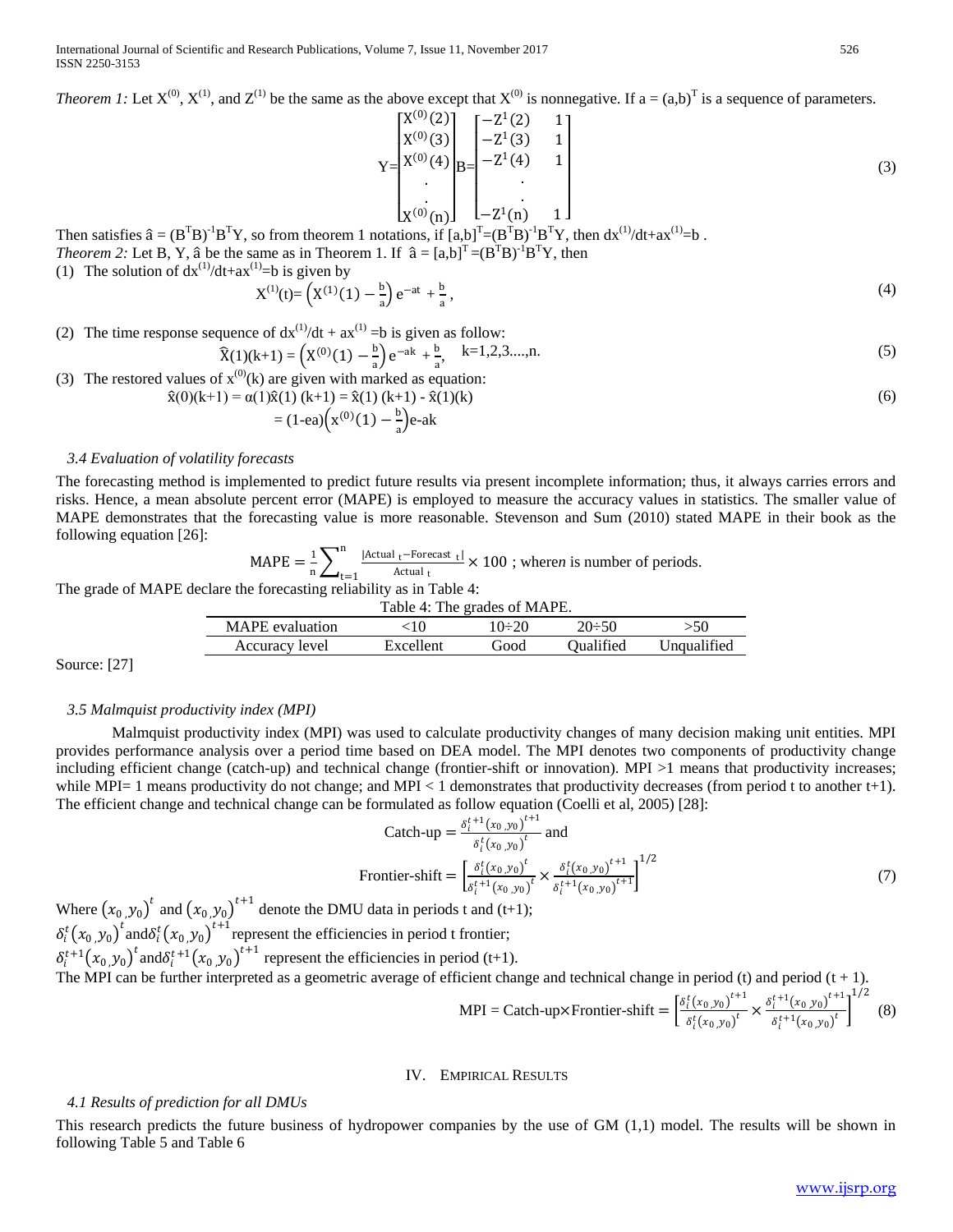International Journal of Scientific and Research Publications, Volume 7, Issue 11, November 2017 527 ISSN 2250-3153

Table 5: The derived prediction values of 19 DMUs in 2017

|                   | Inputs (Billions of VND) |                          |                                   |                                                           | Outputs (Billions of VND) |           |  |  |
|-------------------|--------------------------|--------------------------|-----------------------------------|-----------------------------------------------------------|---------------------------|-----------|--|--|
| <b>DMUs</b>       | (T)TA                    | (I)CoGS                  | $(I)$ F.Exp                       | (I)Ad.Exp                                                 | $(O)$ Rev                 | (O)EAT    |  |  |
| DMU1              | 883,923.66               | 283,307.26               | 25,092.65                         | 20,888.89                                                 | 352,542.38                | 8,661.15  |  |  |
| DMU <sub>2</sub>  | 7,864.13                 | 192.48                   | 31.90                             | 23.11                                                     | 390.44                    | 196.88    |  |  |
| DMU3              | 2,990.47                 | 268.44                   | 88.68                             | 39.67                                                     | 691.60                    | 309.12    |  |  |
| DMU4              | 1,251.91                 | 233.70                   | 92.75                             | 17.71                                                     | 366.62                    | 94.32     |  |  |
| DMU <sub>5</sub>  | 1,483.15                 | 148.47                   | 18.11                             | 68.88                                                     | 365.62                    | 133.07    |  |  |
| DMU <sub>6</sub>  | 134.00                   | 28.00                    | 2.35                              | 4.41                                                      | 63.60                     | 34.60     |  |  |
| DMU7              | 1,256.98                 | 85.35                    | 68.52                             | 6.44                                                      | 192.93                    | 35.65     |  |  |
| DMU8              | 2,402.76                 | 307.66                   | 114.67                            | 22.26                                                     | 491.50                    | 73.13     |  |  |
| DMU9              | 812.97                   | 80.49                    | 22.73                             | 28.52                                                     | 202.37                    | 94.92     |  |  |
| DMU <sub>10</sub> | 446.39                   | 103.83                   | 16.19                             | 37.09                                                     | 174.35                    | 27.77     |  |  |
| DMU11             | 107.01                   | 10.09                    | 5.47                              | 0.91                                                      | 19.16                     | 2.11      |  |  |
| DMU12             | 342.79                   | 41.88                    | 1.00                              | 3.29                                                      | 111.59                    | 76.71     |  |  |
| DMU13             | 631.41                   | 66.01                    | 32.79                             | 17.99                                                     | 150.94                    | 39.02     |  |  |
| DMU14             | 204.92                   | 22.95                    | 7.80                              | 2.43                                                      | 35.27                     | 4.16      |  |  |
| DMU15             | 834.84                   | 98.02                    | 27.05                             | 10.69                                                     | 135.26                    | 11.58     |  |  |
| DMU16             | 110.45                   | 24.53                    | 0.36                              | 4.22                                                      | 69.98                     | 41.55     |  |  |
| DMU17             | 1,465.83                 | 390.81                   | 29.29                             | 26.71                                                     | 536.99                    | 168.75    |  |  |
| DMU18             | 133.68                   | 35.54                    | 0.01                              | 5.56                                                      | 57.13                     | 17.85     |  |  |
| DMU19             | 260.34                   | 25.88                    | 0.01                              | 5.38                                                      | 58.46                     | 29.21     |  |  |
|                   |                          |                          | Source: Calculated by researcher. |                                                           |                           |           |  |  |
|                   |                          | Inputs (Billions of VND) |                                   | Table 6: The derived prediction values of 19 DMUs in 2018 | Outputs (Billions of VND) |           |  |  |
| <b>DMUs</b>       | ( I)TA                   | (I)CoGS                  | $(I)$ F.Exp                       | (I)Ad.Exp                                                 | $(O)$ Rev                 | (O)EAT    |  |  |
| DMU1              | 1,094,072.92             | 340,258.94               | 28,307.38                         | 36,584.30                                                 | 445,906.86                | 15,340.26 |  |  |
| DMU <sub>2</sub>  | 10,059.11                | 206.24                   | 46.62                             | 24.42                                                     | 349.54                    | 163.50    |  |  |
| DMU3              | 2,882.57                 | 283.89                   | 72.05                             | 40.72                                                     | 703.57                    | 333.35    |  |  |
| DMU4              | 1,140.78                 | 215.59                   | 126.11                            | 13.11                                                     | 297.33                    | 68.04     |  |  |
| DMU <sub>5</sub>  | 1,546.37                 | 144.25                   | 19.54                             | 92.80                                                     | 357.58                    | 118.61    |  |  |
| DMU <sub>6</sub>  | 133.01                   | 28.00                    | 2.46                              | 4.53                                                      | 63.55                     | 34.75     |  |  |
| DMU7              | 1,238.61                 | 84.86                    | 59.03                             | 6.90                                                      | 171.81                    | 27.71     |  |  |
| DMU8              | 2,183.03                 | 341.38                   | 109.86                            | 20.12                                                     | 457.67                    | 50.52     |  |  |
| DMU9              | 768.64                   | 69.39                    | 23.28                             | 27.95                                                     | 176.54                    | 84.31     |  |  |
| DMU <sub>10</sub> | 406.45                   | 115.00                   | 11.80                             | 74.53                                                     | 185.04                    | 28.71     |  |  |
| DMU11             | 106.04                   | 9.98                     | 4.67                              | 0.83                                                      | 17.40                     | 1.53      |  |  |
| DMU12             | 316.67                   | 40.56                    | 0.43                              |                                                           | 107.49                    | 85.06     |  |  |
| DMU13             | 602.96                   | 70.69                    | 29.99                             | 2.92                                                      | 166.64                    | 63.54     |  |  |
| DMU14             | 191.80                   | 24.60                    | 6.81                              | 22.43                                                     |                           | 2.71      |  |  |
| DMU <sub>15</sub> | 773.42                   | 99.04                    | 21.98                             | 2.16<br>10.26                                             | 31.54<br>113.81           | 6.53      |  |  |
|                   |                          |                          |                                   |                                                           |                           |           |  |  |
| DMU16             | 108.10                   | 26.33                    | 0.18                              | 4.67                                                      | 80.21                     | 53.18     |  |  |
| DMU17             | 1,133.71                 | 447.47                   | 12.79                             | 25.35                                                     | 495.65                    | 208.85    |  |  |
| DMU18             | 142.62                   | 39.66                    | $0.00\,$                          | 5.66                                                      | 63.35                     | 21.26     |  |  |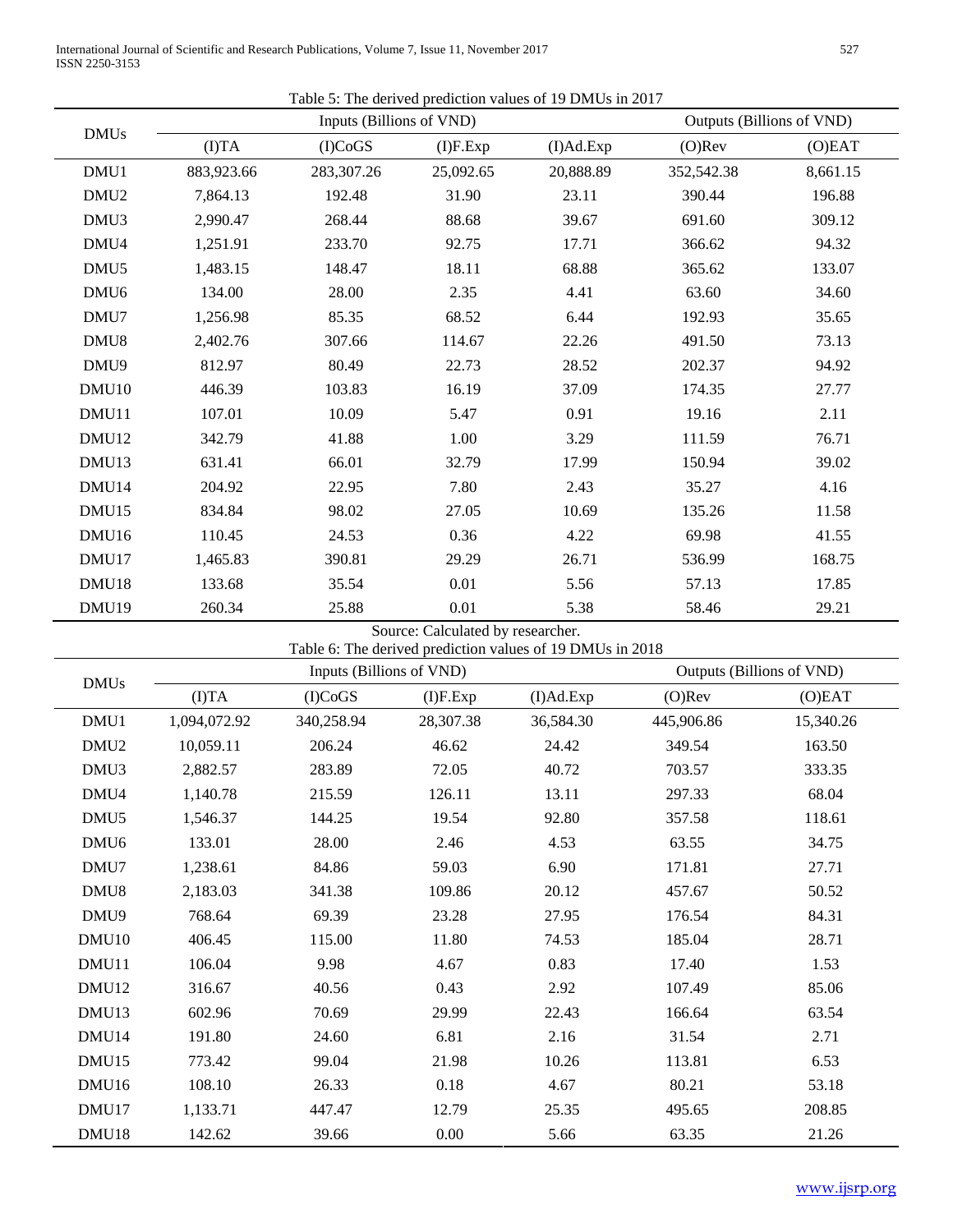| DMUs              |        | Inputs (Billions of VND) | Outputs (Billions of VND) |           |           |        |
|-------------------|--------|--------------------------|---------------------------|-----------|-----------|--------|
|                   | (DTA   | (DCoGS                   | (I)F.Exp                  | (I)Ad.Exp | $(O)$ Rev | (O)EAT |
| DMU <sub>19</sub> | 260.84 | 50.28                    | 0.00                      | 8.97      | 112.54    | 28.06  |
|                   |        |                          |                           |           |           |        |

#### Source: Calculated by researcher.

In this study, the MAPE was used to test the accuracy of prediction to ensure appropriate predictive methods. The results are shown in Table 7.  $T_{\text{max}}$   $T_{\text{max}}$   $T_{\text{max}}$   $T_{\text{max}}$ 

|                   | Table 7: Average MAPE of 19 DMUs |                   |              |  |  |  |  |  |  |
|-------------------|----------------------------------|-------------------|--------------|--|--|--|--|--|--|
| <b>DMUs</b>       | Average MAPE                     | <b>DMUs</b>       | Average MAPE |  |  |  |  |  |  |
| DMU1              | 26.054%                          | DMU11             | 13.154%      |  |  |  |  |  |  |
| DMU <sub>2</sub>  | 7.340%                           | DMU <sub>12</sub> | 1.629%       |  |  |  |  |  |  |
| DMU <sub>3</sub>  | 3.289%                           | DMU <sub>13</sub> | 4.068%       |  |  |  |  |  |  |
| DMU4              | 9.551%                           | DMU <sub>14</sub> | 4.007%       |  |  |  |  |  |  |
| DMU <sub>5</sub>  | 1.699%                           | DMU <sub>15</sub> | 1.135%       |  |  |  |  |  |  |
| DMU <sub>6</sub>  | 10.629%                          | DMU <sub>16</sub> | 3.317%       |  |  |  |  |  |  |
| DMU7              | 11.998%                          | DMU17             | 8.709%       |  |  |  |  |  |  |
| DMU <sub>8</sub>  | 3.240\%                          | DMU <sub>18</sub> | 8.825%       |  |  |  |  |  |  |
| DMU9              | 2.719%                           | DMU <sub>19</sub> | 27.079%      |  |  |  |  |  |  |
| DMU <sub>10</sub> | 5.054%                           | Average all MAPE  | 8.079%       |  |  |  |  |  |  |

Source: Calculated by researcher.

This research applied a quantitative model forecasting approach, through re-simulating the past actual data. So that, if the error is within the allowable limits, then the model is reliable and usable. Table 10 indicated that the values of MAPE are excellent and good (less than 10%), (based on rules of Table 4). The average of all MAPE is 8.079%, this means the predicted results have a high level of accuracy. It forcefully affirms that  $GM(1,1)$  model is suitably to approach in this research.

## *4.2 Pearson correlation*

In this research, we use the Malmquist productivity index model to analyze productivity of DMUs, where the condition for using DEA is the correlation coefficient, which could not be negative or equal to 0. Thus, the authors used the Pearson correlation coefficient to determine the data used in this study, which is in accordance with the DEA standards. Correlation coefficients are always in the range of (-1) to (1); if a value is as close to (1), it is a perfect linear relation [29]. The results are shown in Tables 8.

|             | Table 8: Correlation of inputs and outputs |          |          |           |           |          |  |  |  |
|-------------|--------------------------------------------|----------|----------|-----------|-----------|----------|--|--|--|
|             | (I)TA                                      | (I)CoGS  | (I)F.Exp | (I)Ad.Exp | $(O)$ Rev | (O)EAT   |  |  |  |
| (I)TA       |                                            | 0.999967 | 0.999960 | 0.999966  | 0.999974  | 0.997697 |  |  |  |
| (I)CoGS     | 0.999967                                   |          | 0.999981 | 0.999989  | 0.999999  | 0.997225 |  |  |  |
| $(I)$ F.Exp | 0.999960                                   | 0.999981 |          | 0.999976  | 0.999986  | 0.997391 |  |  |  |
| (I)Ad.Exp   | 0.999966                                   | 0.999989 | 0.999976 |           | 0.999992  | 0.997425 |  |  |  |
| $(O)$ Rev   | 0.999974                                   | 0.999999 | 0.999986 | 0.999992  |           | 0.997329 |  |  |  |
| (O)EAT      | 0.997697                                   | 0.997225 | 0.997391 | 0.997425  | 0.997329  |          |  |  |  |

Source: Calculated by researcher.

The results of the Pearson correlation coefficient showed that the variables used in this study have a strong linear relationship. This means that is consistent with the conditions of DEA and can be used for analysis.

## *4.3 Analysis of efficiency change*

The changes of efficiency are called "catch-up" effects. The annual efficient change index for each experiment is shown in Table 9 and Figure 2.

|                  | Table 9. Allitual efficiency change from 2015 to 2010 |               |               |                   |               |               |               |  |  |
|------------------|-------------------------------------------------------|---------------|---------------|-------------------|---------------|---------------|---------------|--|--|
| <b>DMUs</b>      | $2013 - 2014$                                         | $2014 - 2015$ | $2015 - 2016$ | <b>DMUs</b>       | $2013 - 2014$ | $2014 - 2015$ | $2015 - 2016$ |  |  |
| DMU1             |                                                       |               |               | DMU11             | 1.0000032     | 0.9999987     |               |  |  |
| DMU <sub>2</sub> |                                                       |               |               | DMU <sub>12</sub> |               |               |               |  |  |
| DMU <sub>3</sub> | 0.9483737                                             | 1.0544366     |               | DMU <sub>13</sub> | 1.0371984     | 1.1084924     | 1.0555641     |  |  |
| DMU4             |                                                       |               |               | DMU <sub>14</sub> | 1.3507149     | 0.8030357     | 0.9894512     |  |  |
| DMU <sub>5</sub> |                                                       |               |               | DMU <sub>15</sub> | 1.1989457     | 0.8639746     | 0.8810726     |  |  |
| DMU <sub>6</sub> |                                                       |               | 0.9838042     | DMU <sub>16</sub> | .0000014      | .0000033      |               |  |  |

Table 9: Annual efficiency change from 2013 to 2016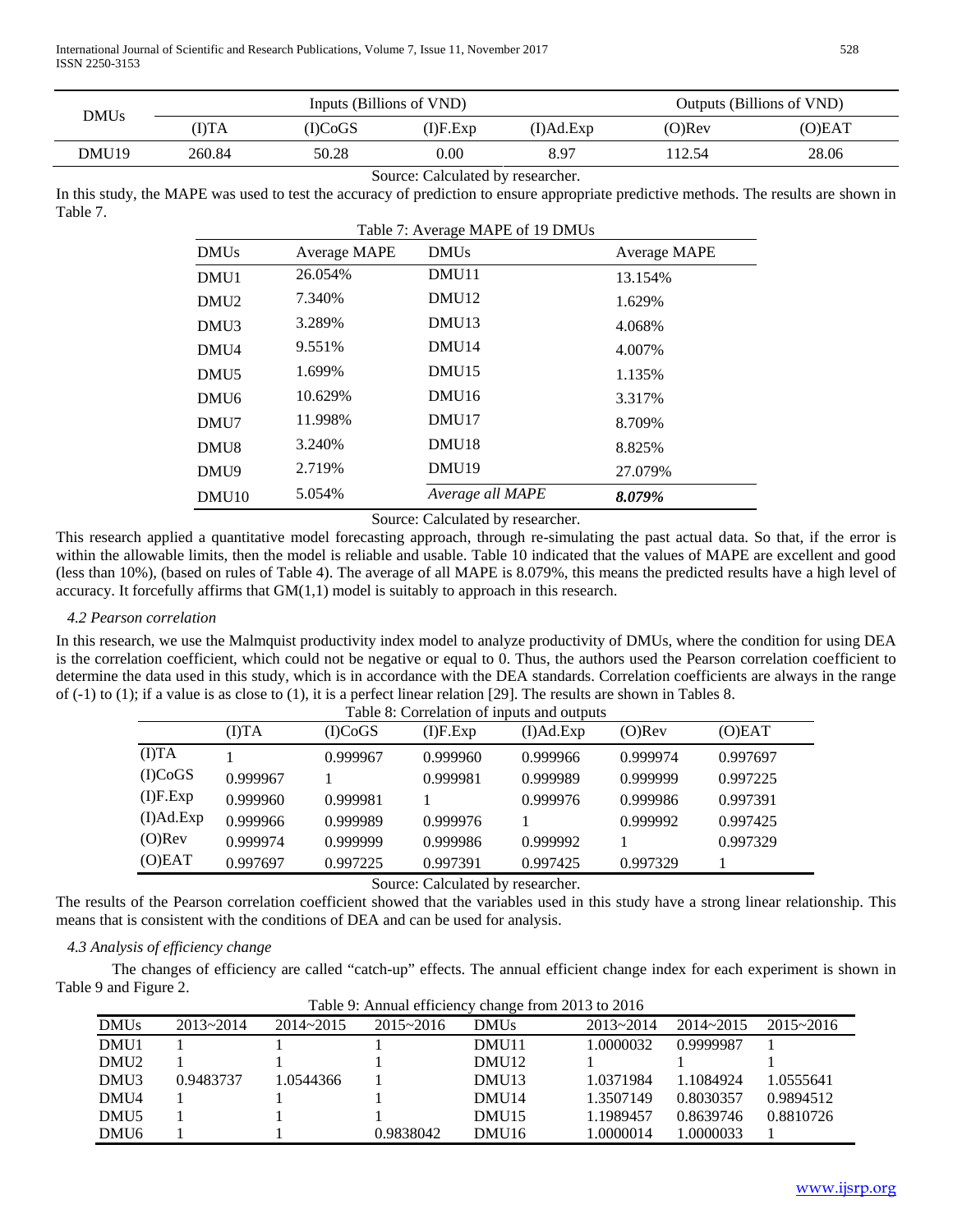International Journal of Scientific and Research Publications, Volume 7, Issue 11, November 2017 529 ISSN 2250-3153

| <b>DMUs</b>       | $2013 - 2014$ | $2014 - 2015$ | $2015 - 2016$ | DMUs.             | $2013 - 2014$ | $2014 - 2015$ | $2015 - 2016$ |
|-------------------|---------------|---------------|---------------|-------------------|---------------|---------------|---------------|
| DMU7              |               |               |               | DMU17             |               | 0.8844233     | .1306803      |
| DMU8              | 0.9367886     | 0.9378068     | .1265099      | DMU <sub>18</sub> | .0000066      |               |               |
| DMU9              | 0.9857248     | 1.0144819     |               | DMU <sub>19</sub> |               |               |               |
| DMU <sub>10</sub> | 1 2226007     | 0.9563523     | .0919917      | Average           | 1.0358083     | 0.9801582     | 0136355       |



Figure 2: Annual efficiency changes from 2013 to 2016

Seven DMUs showed efficient improvement in period  $2013 - 2014$ . They are DMU10, DMU11, DMU13, DM14, DMU15, DMU16, and DMU18 with efficient change scores larger than one. This means that these DMUs improved performance efficiency between 2013 and 2014. Nine DMUs has no change in their efficiency and the other three DMUs lost to improve their efficiency in this period. DMU14 and DMU10 obtained the largest improvement; they scored of 1.35071 and 1.22260, respectively. While on the other hand, DMU8 had a largest declines of 0.93678, following by DMU3 and DMU9.

From 2014 to 2015, only four DMUs improved efficiency, including DMU3, DMU9, DMU13 and DMU16. Six DMUs were decreased and nine DMUs do not change in efficiency. DMU13 obtained the highest improvement of efficiency (increasing 10.8%), while DMU14 had a worst declines of 20%, followed by DMU15 (14%) and DMU17 (12%).

In the period 2015 – 2016, only four DMUs improved efficiency, including DMU8, DMU10, DMU13, and DMU17. DMU17 has a largest efficient improvement of 13%, while DMU15 had a highest decline of 12% in efficiency.

For whole period 2013 – 2016, the average efficient change ranged from 0.980 to 1.035. An average efficiency improved of 3% from 2013 to 2014, slightly decline in period (2014 – 2015) with a number of 2%, and re-increase 1% in periods (2015 – 2016). DMU14, DMU15 and DMU17 have largest decline in efficiency across 2014 to 2015.

#### *4.4 Analysis of technical change*

Technical change, also called ''innovation'' or "frontier-shift" effect is the second component of the Malmquist productivity change index. This component shows the effect of the shift in frontier of the individual experiment productivity change for an exposition of technical change's effect on productivity change using production functions. Table 10 and Figure 3 reports annual index of technical progress or regress.

|       |               |               |               |                   | Table 10: Annual technical changes from 2012 to 2015 |               |               |  |
|-------|---------------|---------------|---------------|-------------------|------------------------------------------------------|---------------|---------------|--|
| DMUs  | $2013 - 2014$ | $2014 - 2015$ | $2015 - 2016$ | <b>DMUs</b>       | $2013 - 2014$                                        | $2014 - 2015$ | $2015 - 2016$ |  |
| DMU1  |               | 0.3892133     | 0.9955872     | DMU <sub>11</sub> | 0.9744398                                            | 0.9769933     | 1.0043696     |  |
| DMU2  | 6.225231      | 0.1195965     | 1.1383126     | DMU <sub>12</sub> | 0.8975201                                            | 1.0584761     | 1.4561878     |  |
| DMU3  | 1.5620620     | 1.1742677     | 0.2320586     | DMU <sub>13</sub> | 0.9073718                                            | 0.9314945     | 0.9689560     |  |
| DMU4  | 1.8315457     | 0.9266133     | 0.7152448     | DMU <sub>14</sub> | 0.9703644                                            | 0.9434307     | 1.0095128     |  |
| DMU5  | 1.4259536     | 0.9265972     | 0.7258004     | DMU <sub>15</sub> | 0.9703412                                            | 0.9582678     | 1.0047975     |  |
| DMU6  | 0.8788788     | 1.0503358     | 1.0086759     | DMU <sub>16</sub> | 0.9747521                                            | 1.1048392     | 1.3939657     |  |
| DMU7  | 1.2401531     | 0.6445131     | 1.1353878     | DMU17             | 1.2756553                                            | 0.9873285     | 0.8633467     |  |
| DMU8  | 1.7690334     | 0.9640251     | 0.8900178     | DMU <sub>18</sub> | 1.7936488                                            | 2.6242811     | 2.6451094     |  |
| DMU9  | 0.9624337     | 0.9618837     | 0.9304664     | DMU <sub>19</sub> | 2.4329067                                            | 0.4479694     | 0.9415516     |  |
| DMU10 | 0.8888026     | 0.9571915     | 0.9589611     | Average           | 1.5253207                                            | 0.955122      | 1.0535953     |  |
|       |               |               |               |                   |                                                      |               |               |  |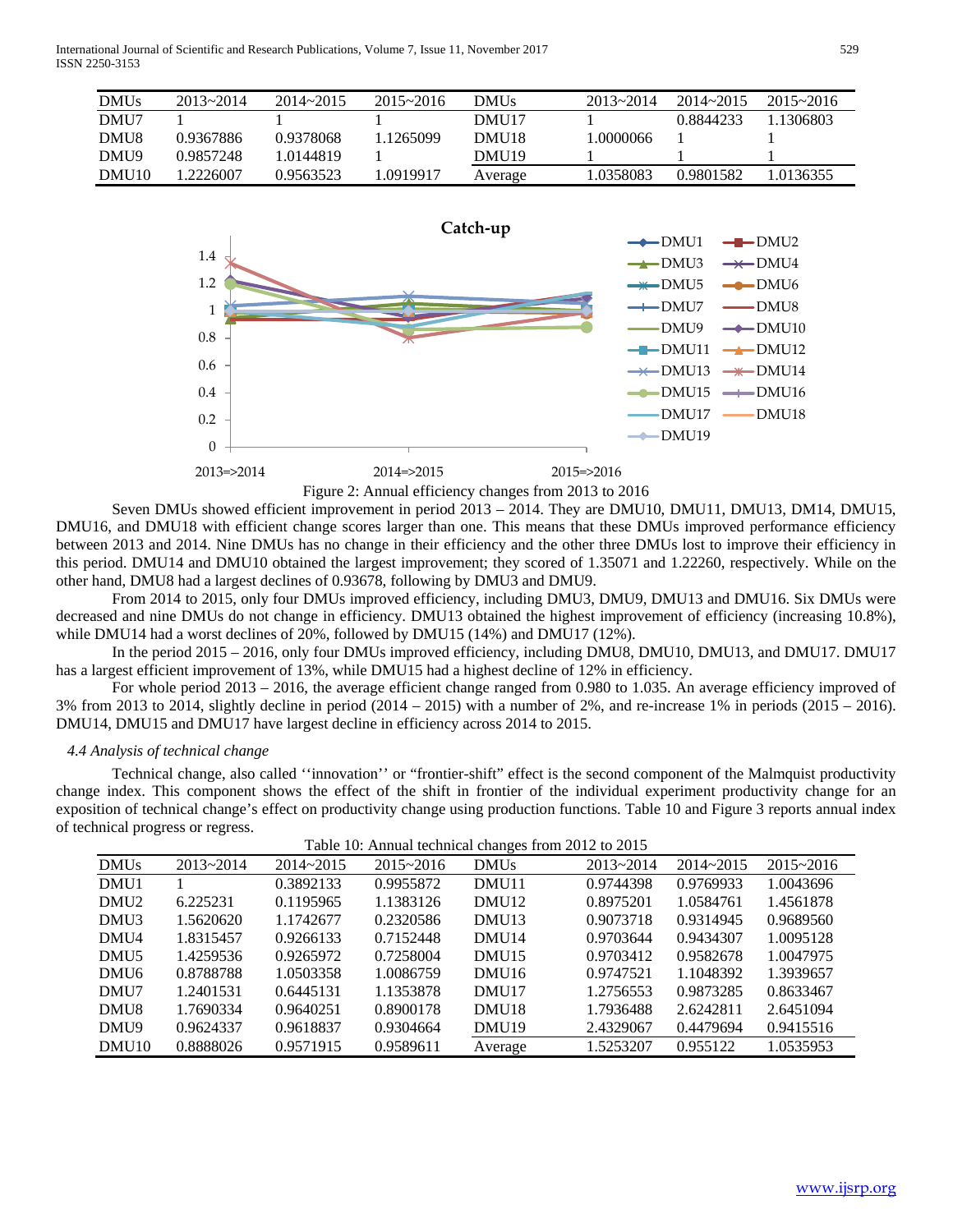

In the period 2013 – 2014, there are total nine DMUs with scores of technical change smaller than one, which expressed that technical regressed or innovation deteriorated in this period. It is also meaning that there were too much expenses but were reduced in output (revenues and earnings). DMU16 has the worst technical regress of 13%, while on the other case DMU2 and DMU19 had the highest progress of 522% and 143%, respectively.

From 2014 to 2015, fourteen DMUs were regressed in technical change, other five DMUs showed technical progress (DMU3, DMU6, DMU12, DMU16 and DMU18). In this period, we found that the highest technical progress is 162% (DMU18), while the worst deteriorated is 89% (DMU2). The same bad trend was shown in period 2015 – 2016, when having eleven DMUs showed technical regressing. In which DMU3 had the worst technical regressing of 77%.

For whole period 2013 – 2016, the average technical change ranged from 0.955% to 1.525%. The results showed that technical change progresses in period 2013 – 2014, while it is deteriorated in period 2014 – 2015 and slightly increase in period 2015 – 2016.

## *4.5 Analysis of productivity change*

As presented in Eq. (8), a greater than one Malmquist productivity value will denote an improvement in the performance of business management. Table 11 and Figure 4 displays the calculation of annual productivity changes of Vietnam's hydropower companies over the period 2013 – 2016.

|       |               |               |               |                   | Tuble 11. Thingui productivity enange (MIT) from 2015 to 2010 |               |               |
|-------|---------------|---------------|---------------|-------------------|---------------------------------------------------------------|---------------|---------------|
| DMUs  | $2013 - 2014$ | $2014 - 2015$ | $2015 - 2016$ | <b>DMUs</b>       | $2013 - 2014$                                                 | $2014 - 2015$ | $2015 - 2016$ |
| DMU1  |               | 0.3892133     | 0.9955872     | DMU <sub>11</sub> | 0.9744429                                                     | 0.9769921     | 1.0043696     |
| DMU2  | 6.225231      | 0.1195965     | 1.1383126     | DMU <sub>12</sub> | 0.8975201                                                     | 1.0584761     | 1.4561878     |
| DMU3  | 1.4814186     | 1.2381909     | 0.2320586     | DMU <sub>13</sub> | 0.9411245                                                     | 1.0325546     | 1.0227951     |
| DMU4  | 1.8315457     | 0.9266133     | 0.7152448     | DMU <sub>14</sub> | 1.3106857                                                     | 0.7576085     | 0.9988636     |
| DMU5  | 1.4259536     | 0.9265972     | 0.7258004     | DMU <sub>15</sub> | 1.1633864                                                     | 0.8279191     | 0.8852995     |
| DMU6  | 0.8788788     | 1.0503358     | 0.9923396     | DMU <sub>16</sub> | 0.9747535                                                     | 1.1048429     | 1.3939657     |
| DMU7  | 1.2401531     | 0.6445131     | 1.1353878     | DMU <sub>17</sub> | 1.2756553                                                     | 0.8732164     | 0.9761691     |
| DMU8  | 1.6572103     | 0.9040692     | 1.0026139     | DMU <sub>18</sub> | 1.7936606                                                     | 2.6242811     | 2.6451094     |
| DMU9  | 0.9486948     | 0.9758136     | 0.9304664     | DMU <sub>19</sub> | 2.4329067                                                     | 0.4479694     | 0.9415516     |
| DMU10 | 1.0866507     | 0.9154123     | 1.0471775     | Average           | 1.5547301                                                     | 0.9365377     | 1.0652263     |

Table 11: Annual productivity change (MPI) from 2013 to 2016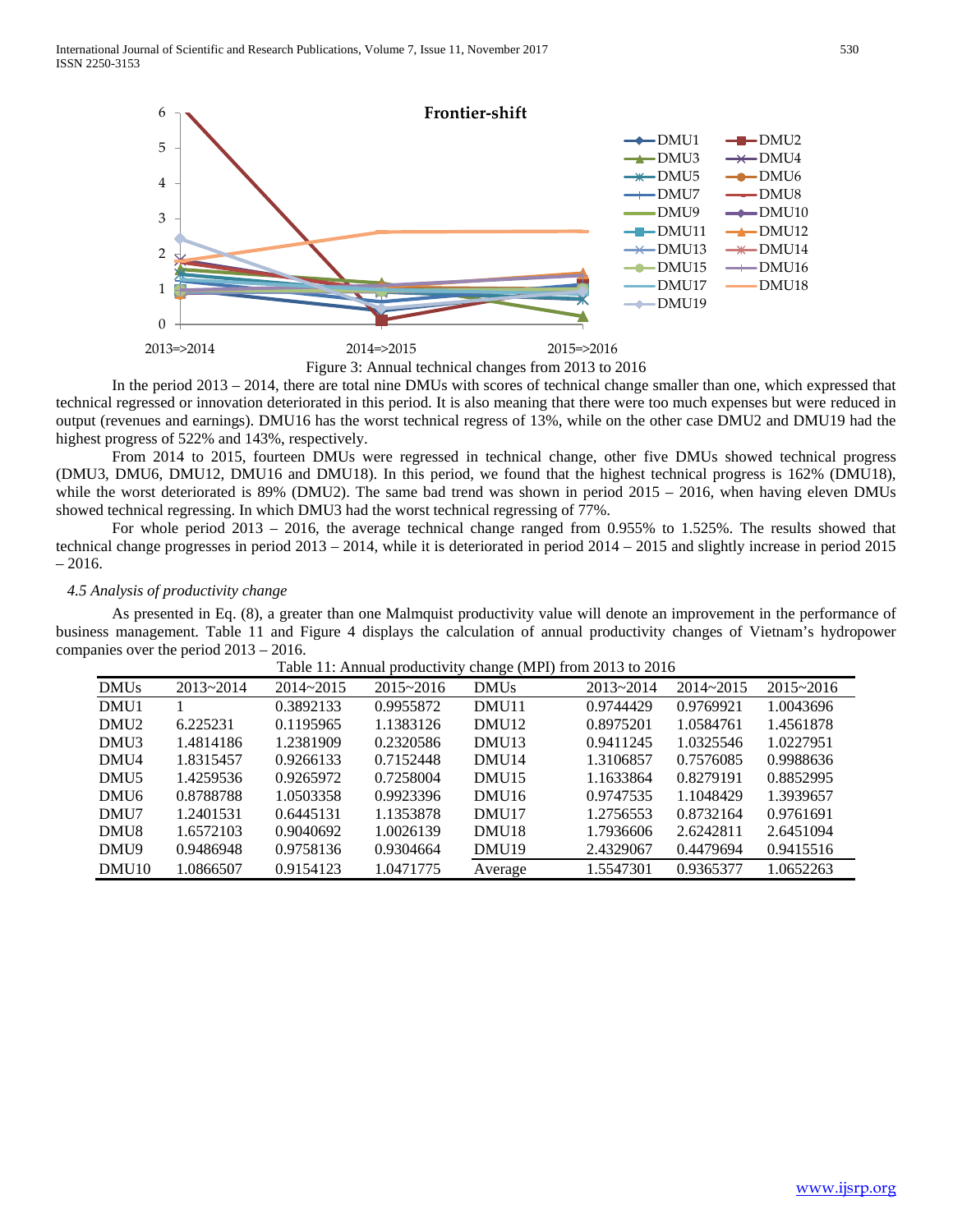

In period 2013 – 2014, the result showed that, total twelve companies has MPI values larger than one; it means that productivity growing in this period. The other six companies have MPI less than 1, which means loss of productivity; one company does not change. DMU2 and DMU19 had the highest productivity growth over this period while on the other hand DMU6 had the largest loss, followed by DMU12.

From 2014 to 2015, thirteen DMUs had productivity increase except DMU3, DMU6, DMU12, DMU13, DMU16 and DMU18. The results showed that DMU2 had the largest productivity loss, followed by DMU1, DMU19and MDU7. In the period of 2015 to 2016, nine companies had productivity growth and the other ten companies had productivity loss. DMU3 had the largest productivity growth, followed by DMU4 and DMU5.

In general, the whole period  $2013 - 2016$  showed average productivity gains. The period  $2013 - 2014$  recorded a highest growth (55%); but slightly decrease 7% in period 2014 – 2015.

As mentioned in Section 3.2, the MPI is a multiplicative composite of efficiency and technical change. The major cause of productivity improvements can be ascertained by comparing values of efficiency change and technical change indexes. Put differently, the productivity losses described can be the result of either efficiency declining, or technique regressing, or both. Table 12 presents the MPI's results of the 19 hydropower companies from 2013 to 2016. The average percentage productivity change ranged from 79% (DMU1) to 249% (DMU2). DMU2 had the highest productivity growth from 2013 – 2016, followed by DMU18, DMU19 and DMU8.

| Table 12: Annual average productivity change from 2013 to 2016 |               |               |                                                                               |  |
|----------------------------------------------------------------|---------------|---------------|-------------------------------------------------------------------------------|--|
|                                                                | $2013 - 2016$ | $2013 - 2016$ | $2013 - 2016$                                                                 |  |
| <b>DMUs</b>                                                    |               |               | Annual average efficient Annual average technical Annual average productivity |  |
|                                                                | change        | change        | change (MPI)                                                                  |  |
| DMU <sub>1</sub>                                               | 1             | 0.7949335     | 0.7949335                                                                     |  |
| DMU <sub>2</sub>                                               | 1             | 2.4943800     | 2.4943800                                                                     |  |
| DMU <sub>3</sub>                                               | 1.0009368     | 0.9894628     | 0.9838893                                                                     |  |
| DMU <sub>4</sub>                                               | 1             | 1.1578013     | 1.1578013                                                                     |  |
| DMU <sub>5</sub>                                               | 1             | 1.0261171     | 1.0261171                                                                     |  |
| DMU <sub>6</sub>                                               | 0.9946014     | 0.9792968     | 0.9738514                                                                     |  |
| DMU7                                                           | 1             | 1.0066847     | 1.0066847                                                                     |  |
| DMU <sub>8</sub>                                               | 1.0003684     | 1.2076921     | 1.1879645                                                                     |  |
| DMU9                                                           | 1.0000689     | 0.9515946     | 0.9516583                                                                     |  |
| DMU <sub>10</sub>                                              | 1.0903149     | 0.9349851     | 1.0164135                                                                     |  |
| DMU11                                                          | 1.0000006     | 0.9852676     | 0.9852682                                                                     |  |
| DMU <sub>12</sub>                                              | 1             | 1.1373947     | 1.1373947                                                                     |  |
| DMU13                                                          | 1.067085      | 0.9359407     | 0.9988248                                                                     |  |
| DMU <sub>14</sub>                                              | 1.0477339     | 0.9744360     | 1.0223860                                                                     |  |
| DMU <sub>15</sub>                                              | 0.9813310     | 0.9778022     | 0.9588683                                                                     |  |
| DMU <sub>16</sub>                                              | 1.0000016     | 1.1578524     | 1.1578541                                                                     |  |
| DMU17                                                          | 1.0050345     | 1.0421102     | 1.0416803                                                                     |  |
| DMU <sub>18</sub>                                              | 1.0000022     | 2.3543464     | 2.3543504                                                                     |  |
| DMU <sub>19</sub>                                              | 1             | 1.2741425     | 1.2741425                                                                     |  |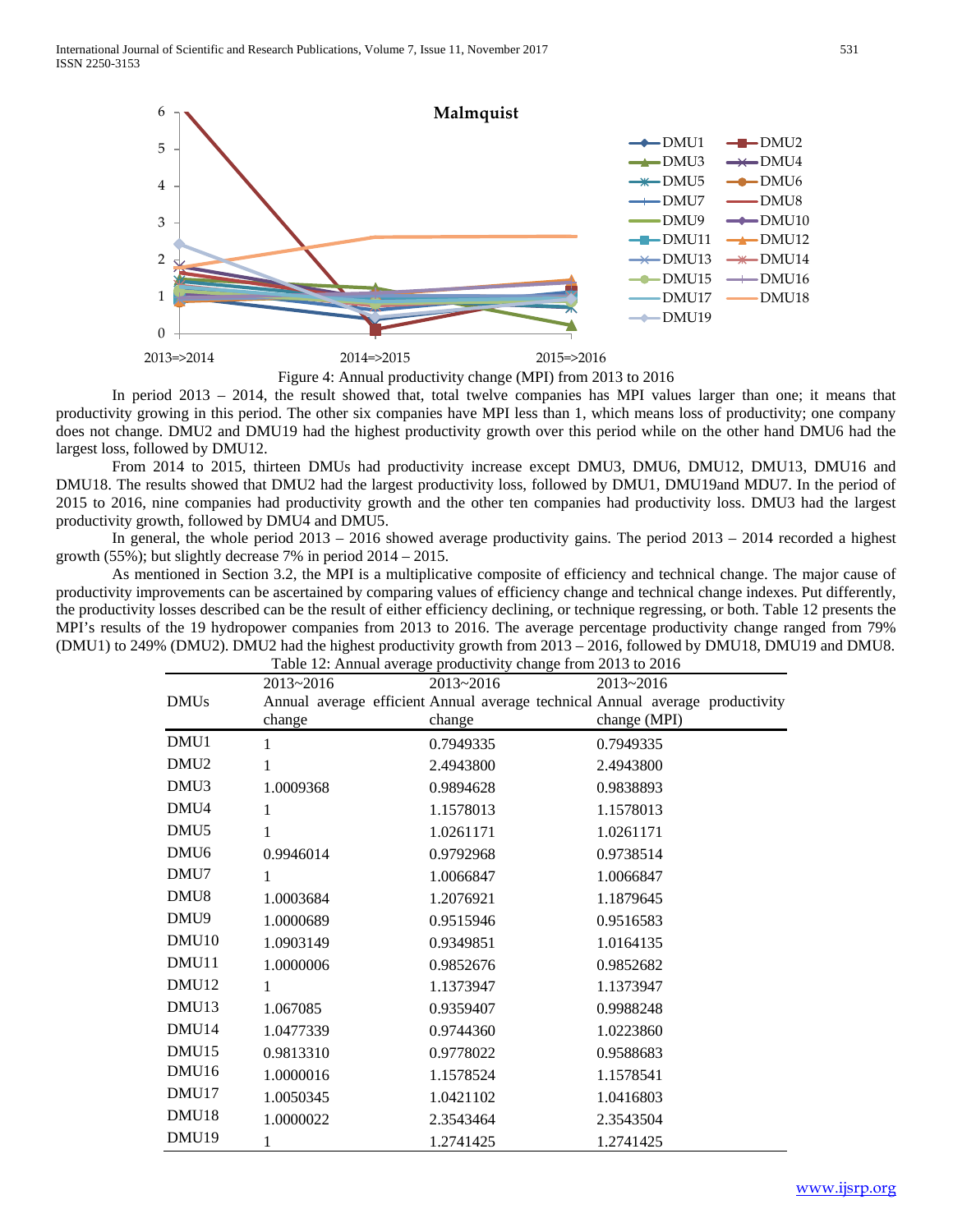| <b>DMUs</b> | $2013 - 2016$ | $2013 - 2016$ | $2013 - 2016$                                                                 |
|-------------|---------------|---------------|-------------------------------------------------------------------------------|
|             |               |               | Annual average efficient Annual average technical Annual average productivity |
|             | change        | change        | change (MPI)                                                                  |
| Average     | 1.0098673     | 1.1780127     | 1.185498                                                                      |

From 2013 to 2016, there are twelve companies with average MPI values lager than one, it means productivity growing in this period. The other seven companies have average MPI's value less than one, which indicates decreasing in productivity. In other words, twelve companies improved their performance efficiency, whereas the other seven companies failed to improve their efficiency during the four-year period. Productivity loss for DMU6 and DMU15 was driven by both catch-up and frontier-shift effect. The results also indicate that these two companies have still great space for improvement business and need to cut of input resources waste and maximize output production to enhance efficient operation. Conversely, productivity loss for DMU1, DMU3, DMU9, DMU11, and DMU13 was mainly driven by technological regress, so that these firms need upgrade technology and maximize production to enhance efficient performance.

In general observations, the average efficient change and technical change of all companies were 100% and 117%, respectively. Therefore, the productivity change was due to improvement innovation in technology rather than in efficiency. The productivity of Vietnam's hydropower companies over the past four years is quite good. Technical change was more impact than efficient change, in terms of contribution to MPI improvement. However, both "catch-up" and "innovations" ("frontier-shift") effects predominately attributed to Vietnam's hydropower industry productivity growth.

#### V. CONCLUSION

Since DEA has been applying in a board filed, this is the first time  $GM(1,1)$  and MPI models were used to forecast future business and evaluate productivity change in Vietnam's hydropower industry. This research conducts an empirical experiment on 19 Vietnam's hydropower companies in the period  $2013-2016$ . Based on the completed public data, the study employed GM  $(1,1)$ model to predict future business performance. The accurate forecasting value had been tested by average MAPE and received a reliable percentage of 8.079%.

The MPI's results showed that twelve companies increased productivities and the other seven companies were decreased in productivities. Productivity loss for DMU6 and DMU15 was driven by both catch-up and frontier-shift effect. Conversely, productivity loss for DMU1, DMU3, DMU9, DMU11, and DMU13 was mainly driven by technological regress. The average efficient change and technical change of all companies were 100% and 117%, respectively. Therefore, technical change was more impact than efficient change, in terms of contribution to MPI improvement. However, both "catch-up" and "innovations" ("frontier-shift") effects impact on Vietnam's hydropower industry productivity growth. The results also reflect the fact that the MPI's changes did not depend on company size. DMU2 is the most efficient company with a highest MPI of 249%, and will be a good reference model for other companies. In contrasted, these inefficient companies should more invest technology and improve performance to reach efficient level.

In a conclusion, to sustain the development of Vietnamese hydropower industry, the government should help these companies. Which could be divided into two groups including (group 1: DMU1, DMU3, DMU9, DMU11, and DMU13 - need to improve output production) and (group 2: DMU6 and DMU15 - need to improve both efficient and production).

The results provide a meaningful reference to help hydropower companies to improve their operating efficiency, make an effective production plan, speed up business management change, strengthen core competitiveness, and achieve balance development. The research argues that control of performance efficiency and productivity are necessary jobs for keeping competitive ability and determining the failures or successes of companies in this industry. The application provides useful information for practitioners and academics in this field.

#### **REFERENCES**

- [1] Vietnam Electricity Annual Report 2016 (EVN). Available online[: http://www.evn.com.vn/](http://www.evn.com.vn/) (accessed on 19 October 2017).
- [2] Vietnam Power Report 2015. Available online: [http://www.fpts.com.vn/FileStore2/File/2015/07/20/VietnamPowerReport2015\(2\).pdf/](http://www.fpts.com.vn/FileStore2/File/2015/07/20/VietnamPowerReport2015(2).pdf) (accessed on 8 August 2017).
- [3] Vietnam Energy. Available online: [http://nangluongvietnam.vn/news/en/home/](http://nangluongvietnam.vn/news/en/home) (accessed on 8 August 2017).
- [4] Vietcombank Securities (VCBS). Electriccity report 2016. Available online: http://www.vcbs.com.vn/vn / (accessed on 10 August 2017).
- [5] Ty, P. H. (2015). Dilemmas of hydropower development in Vietnam: between dam-induced displacement and sustainable development. Eburon.
- [6] Wang, C. N.; Lin, H. S.; Hsu, H. P.; Le, V. T.; & Lin, T. F. (2016). Applying Data Envelopment Analysis and Grey Model for the Productivity Evaluation of Vietnamese Agroforestry Industry. *Sustainability*, *8*(11), 1139.
- [7] Wang, C.N.; Nguyen, X.T.; Wag, Y.H. Automobile industry strategic alliance partner selection: The application of a hybrid DEA and Grey theory model. *Sustainability* 2016, 8, 273.
- [8] Ju-Long, D. "Control problems of grey systems", *Systems & Control Letters*. **1982,** 1(5), 288-294.
- [9] Ju-Long, D. "Introduction to grey system theory", *The Journal of grey system*. **1989**, 1(1), 1-24.